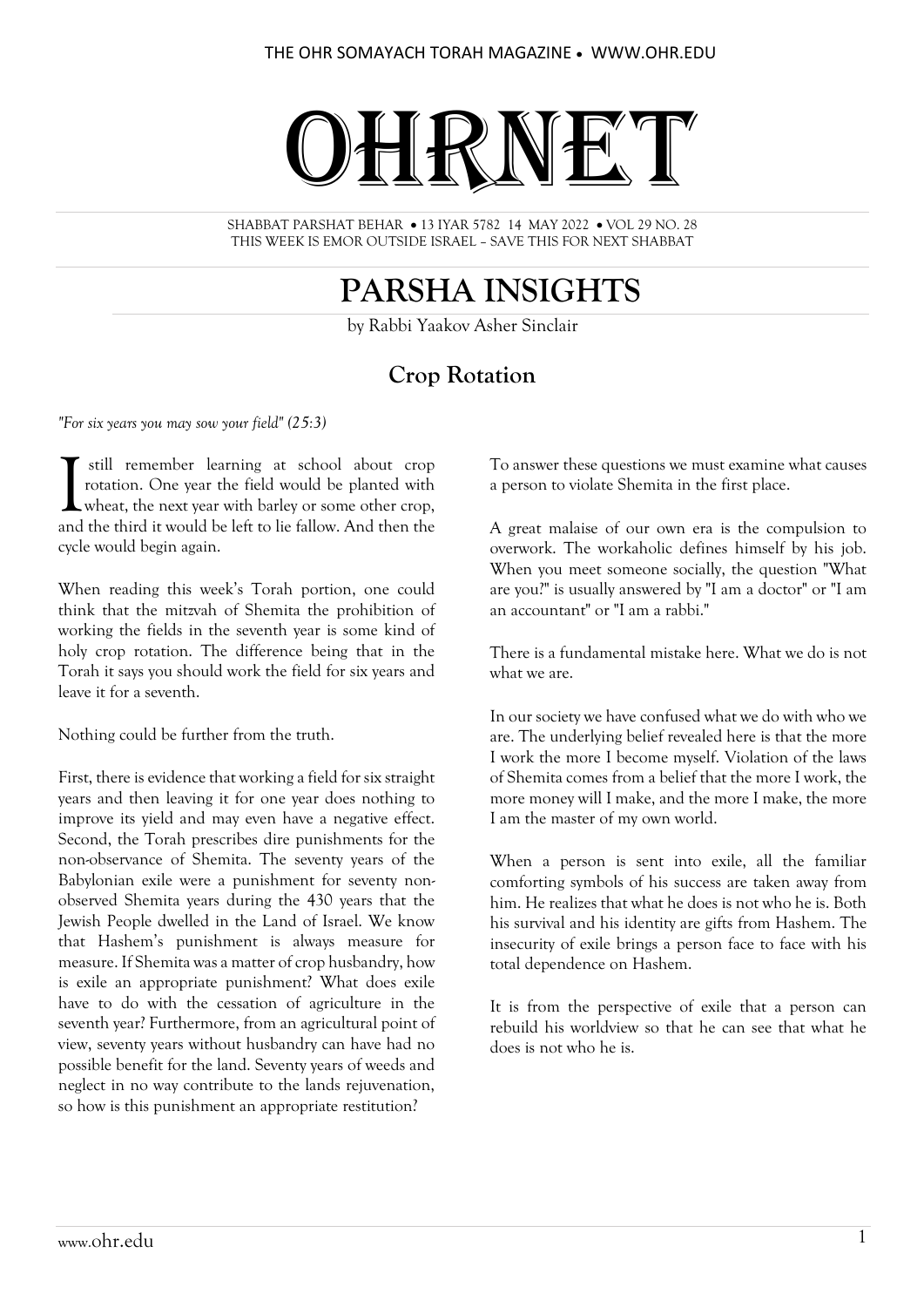# **Q & A**

#### **Questions**

- 1. Why does the Torah specify that the laws of shemita were taught on Har Sinai?
- 2. If one possesses shemita food after it is no longer available in the field, what must he do with it?
- 3. The Torah commands, "You shall sanctify the fiftieth year." How is this done?
- 4. Which two "returns" are announced by the shofar during yovel?
- 5. From where does the yovel year get its name?
- 6. What prohibitions are derived from the verse "v'lo tonu ish et amito"  $\sim$  a person shall not afflict his fellow?
- 7. What is the punishment for neglecting the laws of shemita?
- 8. If shemita is observed properly, how long is the crop of the sixth year guaranteed to last?
- 9. After selling an ancestral field, when can one redeem it?
- 10. Under what circumstance may one sell ancestral land?
- 11. If a home in a walled city is sold, when can it be redeemed?
- 12. What does the word "days" mean in this week's Parsha?
- 13. What is considered a walled city?
- 14. What is the definition of a "ger toshav"?
- 15. To what is one who leaves Eretz Yisrael compared?
- 16. Why does Rashi mention the plague of the firstborn in this week's Parsha?
- 17. List three prohibitions which demonstrate the dignity with which one must treat a Jewish indentured servant.
- 18. Who supports the family of the Jewish indentured servant during his years of servitude?
- 19. If a Jew is sold as a servant to a non-Jew, does he go free after six years?
- 20. Where is it permitted to prostrate oneself on a stone floor?

*All references are to the verses and Rashi's commentary, unless otherwise stated.*

#### **Answers**

- 1. 25:1 To teach us that just as Shemitta was taught in detail on Har Sinai, so too, all the mitzvot were taught in detail on Har Sinai.
- 2. 25:7 Remove it from his property and declare it ownerless.
- 3. 25:10 At the beginning of the year the Beit Din declares, "This year is kadosh (sanctified)."
- 4. 25:10 The return of the land to its original owner, and the "return" (freedom) of the slave from slavery.
- 5. 25:10 From the sounding of the shofar. A ram's horn is called a yovel.
- 6. 25:17 One may not intentionally hurt people's feelings, nor give bad advice while secretly intending to reap benefit.
- 7. 25:18 Exile.
- 8. 25:21,22 From Nissan of the sixth year until Sukkot of the ninth year.
- 9. 25:24 After two years following the sale, until yovel. At the beginning of yovel it returns to the family automatically.
- 10. 25:25 Only if one becomes impoverished.
- 11. 25:29 Only within the first year after the sale. Afterwards, even in yovel, it does not return.
- 12. 25:29 The days of an entire year.
- 13. 25:29 A city that has been surrounded by a wall since the time of Yehoshua.
- 14. 25:35 A non-Jew who lives in Eretz Yisrael and accepts upon himself not to worship idols.
- 15. 25:38 To one who worships idols.
- 16. 25:38 The prohibition against taking interest is accompanied by the phrase, "I am the L-rd your Gd who took you out of Egypt." Rashi explains that just as Hashem discerned in Egypt between those who were firstborn and those who were not, so too will Hashem discern and punish those who lend with interest, pretending they are acting on behalf of others.
- 17. 25:39-43
	- 1. Do not make him perform humiliating tasks. 2. Do not sell him publicly.
	- 3. Do not make him perform unnecessary jobs.
- 18. 25:41 His master.
- 19. 25:54 No. If he is not redeemed with money, he must wait until the yovel to go free.
- 20. 26:1 In the Mikdash.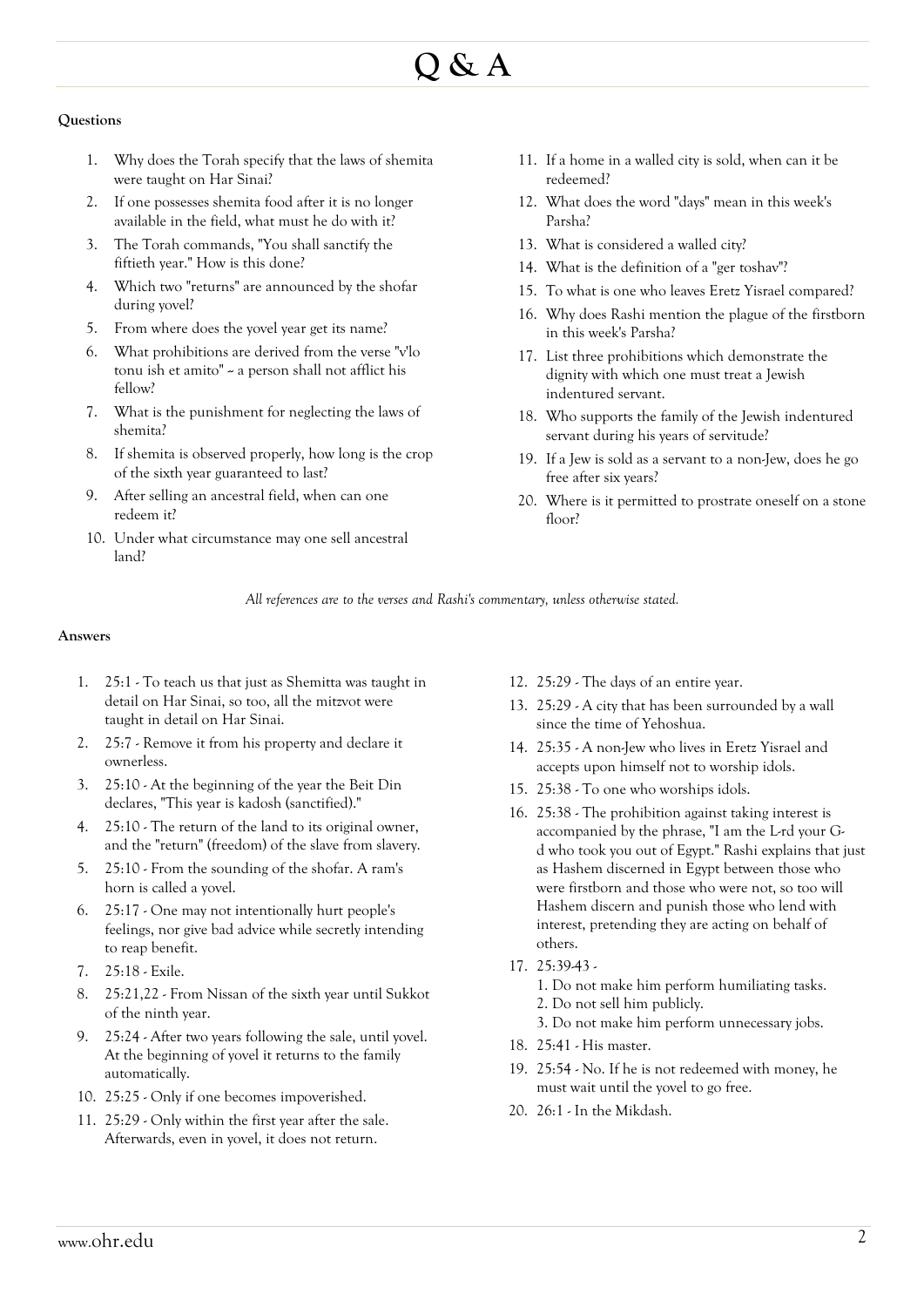## **COUNTING OUR BLESSINGS**

by Rabbi Reuven Lauffer

#### **THE AMIDAH (PART 10) — BLESSING OF REDEMPTION**

*"Prayer is not a miracle. It is a tool, man's paintbrush in the art of life. Prayer is man's weapon to defend himself in the struggle of life. It is a reality. A fact of life." (*Rabbi Avrohom Chaim Feuer)

he seventh blessing reads: "Behold our affliction, take up our grievance, and redeem us speedily for Your Name's sake, for You The seventh blessing reads: "Behold our affliction, take up our grievance, and redeemer. us speedily for Your Name's sake, for You are a powerful redeemer. Blessed are You, Hashem, Redeemer of Israel."

Once we have accepted upon ourselves to purify ourselves, and have asked Hashem to forgive us, we are now able to entreat Him to take us out of exile. The opening words of our blessing are paraphrased from *Tehillim* (25:18), which states, "Look upon my affliction and my toil." Now, we are asking Hashem to see how weak we are, and how much we are suffering at the hands of others. We are telling Hashem, and perhaps, ourselves, that we, the Jewish nation, cannot ensure our survival. Only He can. That is why we ask Him to fight against our enemies. Rabbi Avraham ibn Ezra (1090-1165) was one of the most prominent and illustrious scholars from Spain. He was truly multifaceted, publishing one of the most significant commentaries on the Torah in his era. He also wrote commentaries on *Nevi'im* (Prophets) and *Ketuvim* (Writings). He authored works on Hebrew grammar, mathematics,

astronomy and astrology. He was also an accomplished poet, writing many beautiful poems. In recognition of his enormous contribution to science, a crater on the moon — Abenezra — was named after him. In his commentary on *Tehillim,* the Ibn Ezra explains that "my affliction and my toil" refers to King David's battle against the Evil Inclination. He is describing his unceasing struggle to prevent the Evil Inclination from dragging him into sin. Rabbi Aharon Kotler was the legendary founder of the famed Beth Medrash Govoha in

Lakewood, New Jersey, and the undisputed spiritual leader of the Yeshiva world in America at the time. He points out that King David is one of only three people who are granted the title of *gever,* man, in Tanach. Rabbi Kotler explains that King David earned such a remarkable title because no one fought the Evil Inclination as King David did. Just as the Evil Inclination never stops trying to trip us up, so, too, King David never gave up his battle against it.

Rabbi Baruch from Rika was still running around trying to raise money for poor families when in his eighties. His friends did their best to try getting him to slow down. But he told them, "My dear friends, you are not first to tell me to take it easy. The Evil Inclination has been telling me that for a long time! And I always told him, 'You are much older than I am, and yet you have not retired. When you give up doing your work, I'll give up doing mine!'"

The second part of the blessing is based on a verse in *Mishlei* (22:23), "Hashem will take up their grievances." The commentaries explain that Hashem protects the weak against the powerful and the wealthy. In our blessing, we depict the Jewish nation as being persecuted and tormented. We anticipate the moment when Hashem will redeem us from this interminable exile. But, in the meantime, we entreat Hashem to "redeem us speedily" from the dangers and oppression that befall His Chosen nation every single day.

There is a delightful tale told about a Chassid who went to his Rebbe to ask for advice about a matter that greatly disturbed him. The Rebbe took both of his hands in his own, and while gently squeezing them he told him in Yiddish that Hashem would help — "*G-t von helfen*." The Chassid left the Rebbe's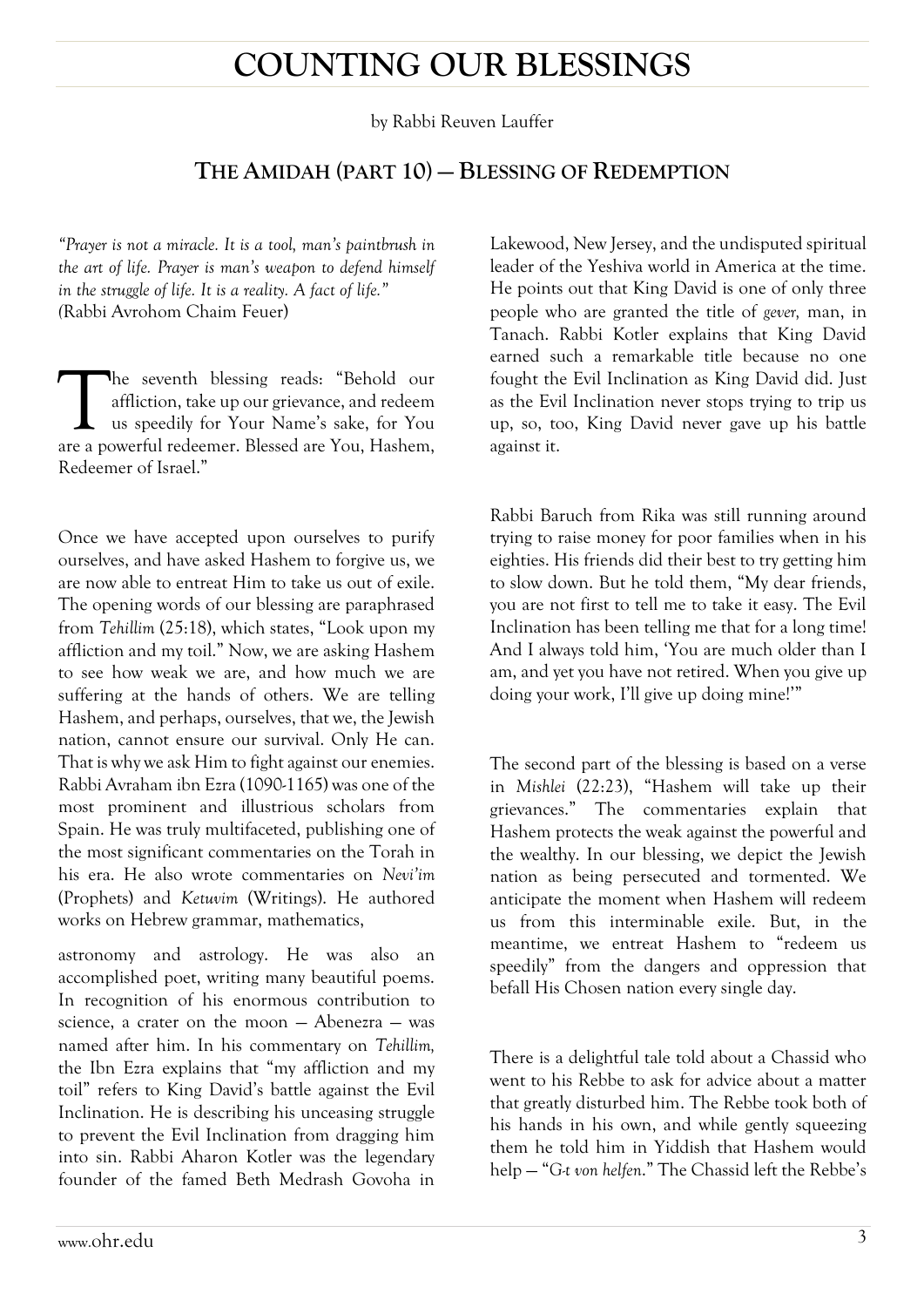room feeling very relieved. Just outside the door, the Rebbe's young son was playing, and when he saw the Chassid, he asked him what his father had told him that caused him to look so happy. The Chassid told him that the Rebbe promised him that Hashem would help. The child looked at the Chassid and asked him if his father had told him *when* Hashem would help. The Chassid seemed confused and answered in the negative. So, the Rebbe's young son told the Chassid to go back to his father to ask what he was supposed to do until Hashem helps him. The Chassid proceeded to do so, and when he came out again, the Rebbe's son asked him what his father had said. The Chassid answered that the Rebbe told him that until Hashem helped… Hashem would help!

Our blessing concludes with the words, "Redeemer of Israel." The word redeemer is written in the present because, as we await the long anticipated redemption, Hashem is constantly protecting us from the virulent hatred and derision from the other nations of the world.

Numbers are always extremely significant in Judaism and contain profound lessons. Our blessing is the seventh blessing in the *Amidah*. The Maharal (*Ner Mitzvah*) writes that the number seven represents nature and the natural cycle. For example, there are seven days in the week because Hashem created the world in seven days. The blessing for redemption being the seventh blessing teaches that however difficult any era might be, the redemption will certainly take place. It has been built into the natural cycle of world history. And, until it happens, may it be very, very soon, Hashem will always watch over us. It is fascinating to note that in our blessing we do not ask Hashem to bless us with tranquil lives, devoid of any difficulties or hardships. However perfect such a life may sound, our Sages teach that it would offer less opportunity for personal growth. The difficulties and imperfections that we encounter in life — on both an individual and national scale — help us develop and flourish in becoming productive members of the Jewish nation.

*To be continued…*

## **PARSHA OVERVIEW**

he Torah prohibits normal farming of the Land of Israel every seven years. This "Shabbat for the land" is called "Shemitta." The Torah prohibits normal farming of the Land of Israel every seven years. This "Shabbat for the land" is called "Shemitta."<br>After every seventh Shemitta, the fiftieth year, Yovel ("Jubilee") is announced with the sound of the shofar on Yom Kippur. This was also a year for the land to lie fallow. Hashem promises to provide a bumper crop prior to the Shemitta and Yovel years.

During Yovel, all land is returned to its original division from the time of Joshua, and all Jewish indentured servants are freed, even if they have not completed their six years of work. A Jewish indentured servant may not be given any demeaning, unnecessary or excessively difficult

work, and may not be sold in the public market. The price of his labor must be calculated according to the amount of time remaining until he will automatically become free. The price of land is similarly calculated.

Should anyone sell his ancestral land, he has the right to redeem it after two years. If a house in a walled city is sold, the right of redemption is limited to the first year after the sale. The Levites' cities belong to them forever. The Jewish People are forbidden to take advantage of one another by lending or borrowing with interest. Family members should redeem any relative who was sold as an indentured servant as a result of impoverishment.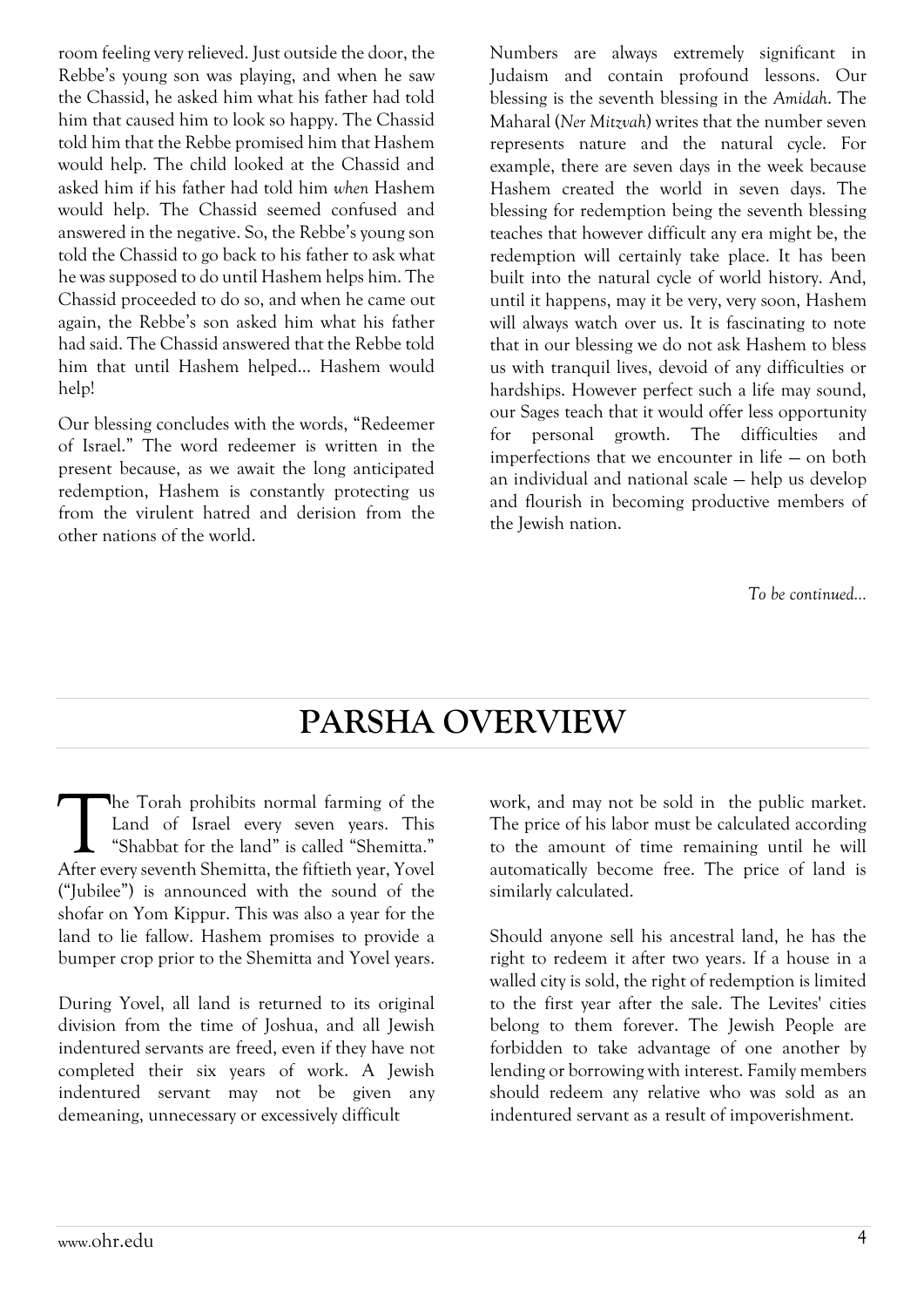## **WHAT'S IN A WORD?**

by Rabbi Reuven Chaim Klein

#### **The Year of Slipping Away (Part 1/2)**

he Torah commands that every seventh year be declared a Sabbatical Year, during which the Holy Land must be left fallow, and all The Torah commands that every seventh year<br>be declared a Sabbatical Year, during which<br>the Holy Land must be left fallow, and all<br>loans are to be considered remitted. This year – 5782 — is a Sabbatical Year, so I thought it would be appropriate to discuss two Hebrew terms used to refer to the Sabbatical Year: Shemittah and Sheviit. The first essay focuses on the term Shemittah ("slipping away") and explores various Hebrew words which appear to be synonymous with that term. The second essay focuses on the term Sheviit ("the seventh one") and expounds on other related Hebrew expressions whose etymologies seem to be connected to the root of that word.

In five instances, the Book of Deuteronomy refers to the Sabbatical Year as *Shemittah* (Deut. 15:1–2, 15:9, 31:10). This noun is derived from the triliteral root SHIN-MEM-TET, which also gives us a verb that means "to slip away." Indeed, the Torah uses forms of this verb when discussing the laws of *Shemittah*: "and six years shall you sow your land and you shall gather its produce, and [in] the seventh [year], you shall 'slip it away' (*tishmitenah*) and abandon it..." (Ex. 23:10-11). As Rashi explains, this passage refers to the requirement that one refrain from working the land during the Sabbatical Year. Elsewhere, the Torah speaks about a lender allowing all loans due to him to "slip away" (*shamot*, *tashmet*) during the *Shemittah* year (see Deut. 15:2–3). Thus, both the agricultural and financial laws regarding the Sabbatical Year are associated with the term *Shemittah.*

Although in the colloquial vernacular, many people nowadays continue to use the Biblical term *Shemittah* in reference to the Sabbatical Year, in the Babylonian Talmud that term is actually fairly rare and only appears a few times outside of citing the above-mentioned Biblical verses (*Nazir* 8b, *Sotah* 41a, *Gittin* 36a, *Bava Metzia* 30b, 48b, *Sanhedrin* 32a, *Shevuot* 44b, and several other places).

How does the literal meaning of "slipping off" relate back to laws of the Sabbatical Year? To better understand this, we will visit several other cases which use words derived from the same triliteral root at *shemittah* and infer from them a more precise definition of this root.

When Uzza sent forth his hand to support the Holy Ark as it was being transported on cattle, he did so because the beasts *shamat* the holy object (II Sam. 6:6, I Chron. 13:9). Rabbi Yonah Ibn Janach (in *Sefer HaShorashim*) explains that this means that the sheer weight of the ark was causing the animals' joints to burst, and this would have led to the ark falling off ("slipping off") the wagon, had the animals actually collapsed. Similarly, when Jehu killed Jezebel by way of defenestration (i.e., throwing her out the window), the verb used by the Bible to denote this gruesome action is a cognate of *shemittah* (II Kings 9:33), with Radak (there) and Ibn Ezra (Deut. 15:1) commenting that in this context the term means "to let something go so that it will fall."

From these examples, it seems that the core denotation of *shemittah* is leaving something to its own devices, which will invariably cause it to fall or slip out of place. In that sense, *shemittah* denotes both "forsaking" something and the "falling/slipping" that results from it being forsaken. As a result, we may explain that by not working one's fields during the Sabbatical Year as stipulated by the Torah, one essentially loosens their grip on their property ("forsaking") and thus figuratively allows it to "slip away" from their control/ownership in a free-for-all freefall. Similarly, we can explain that when a lender forgoes collecting the debts he is owed ("forsaking"), those monies are no longer in his hand, but rather "slip away" from his proverbial grasp.

In discussing the case of the accidental killer who must flee to a City of Refuge, the Bible uses the example of somebody who was chopping wood in the forest and his hand "slipped" out of place, causing the metal part of the hammer or a piece of wood to fling outwards and kill somebody (Deut. 19:5). In explaining that the wood-chopper's hand "slipped," Rashi echoes the verbiage of the Mishnah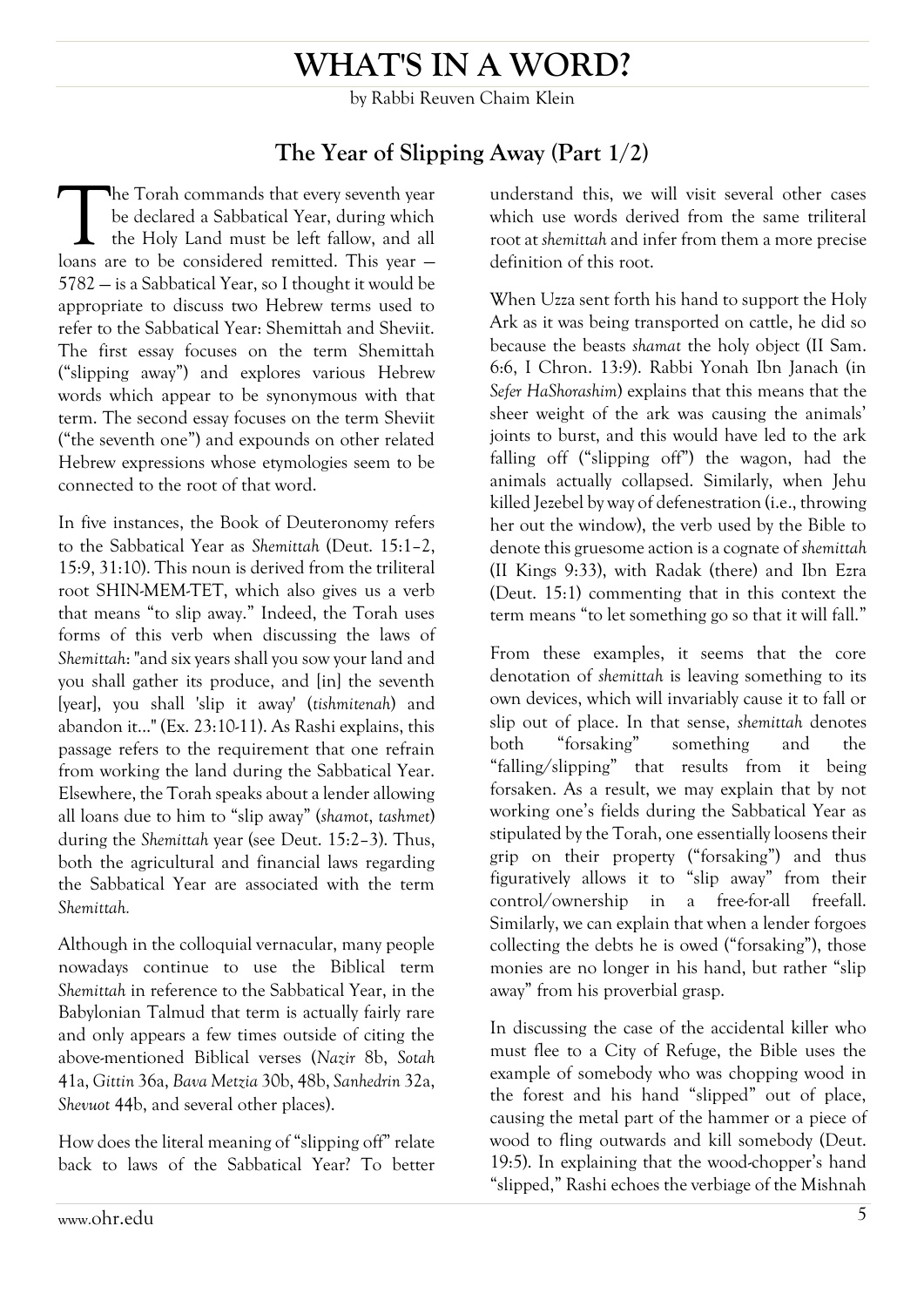(*Makkot* 2:1) in using a cognate of the word *Shemittah* (see also Rashi to II Sam. 6:6, who connects the usage of *shemittah* here to its appearance in the story of Uzza, mentioned above). In this case, the "slipping" is not necessarily the result of anything being "forsaken," but seems to be a borrowed usage.

Additionally, when the Talmud (*Chullin* 57a) discusses whether an animal/bird with a dislocated shoulder or thigh is considered moribund (*tereifah*), it uses the term *shmutat* to denote that dislocation, as the affected bone is understood to have "slipped out" of place. This too is unrelated to "forsaking," *per se*, but the "dislocation" aspect shares the same result as something "slipping away."

Rashi extends the semantic range of *shemittah* to refer to something "slipping away" in the sense of "escaping" a specific danger and/or "fleeing" from trouble (see Rashi to Gen. 19:17, Iyov 1:15). Another expanded meaning of *shemittah* in rabbinic parlance is "an omission." This term appears in the context of a scribe writing a Torah scroll while "skipping" (*hishmit*) a given letter, or one reading from the Torah Scroll while "skipping" (*hishmit*) over a given verse (*Megillah* 18b). In many Hebrew books a list of addenda/errata appears at the end under the title *hashmatot* (omissions).

The Torah mandates that a widow whose husband died without children (known as a *yevamah)* must either marry her deceased husband's brother (*yibbum,* i.e., the Levirate marriage) or must perform the *chalitzah* ceremony, whereby she removes her brother-in-law's shoe from upon his foot (Deut. 25:9). Before taking either of these courses of action, the *yevamah* is forbidden from marrying anybody else besides one of her deceased husband's brothers. As the Talmud puts it, the *yevamah's* license to marry somebody else is commensurate with the *shemittah* ("slipping off") of most of the heel (*Yevamos* 102a).

The Midrash (*Vayikra Rabbah* 34:15) explains that the term *chalitzah* holds four distinct meanings: "slipping," "arming," "saving," and "leaving something resting in its place." As an example of *chalitzah* in the sense of "slipping," the Midrash mentions the *chalitzah* ceremony in which the *yevamah* "slips off" the shoe from her brother-inlaw's foot (Deut. 25:9). As an example of "arming," the Midrash cites the fact that soldiers of the Jewish Army were called *chalutzim* (Deut. 3:18), and said soldiers were presumably armed for battle. To adduce the "saving" meaning, the Midrash cites the verse, "May G-d 'save me' (*chaltzeini*) from an evil person" (Ps. 140:2), and to adduce the "resting" meaning of *chalitzah*, the Midrash cites the Shabbat liturgy in which we beseech G-d to "be appeased and let us rest" (*ritzay v'hachalitzeinu*).

Some of these meanings of *chalitzah* line up with the various meanings of *shemittah*: Just like *shemittah* refers to "slipping," so does *chalitzah*. Just like *shemittah* refers to "escaping," so does *chalitzah.* Just like *shemittah* refers to "forsaking/leaving something," so does *chalitzah.* In fact, the Midrash in question actually uses a cognate of *shemittah* when noting that *chalitzah* can mean "slip" (although, Radak to Isa. 58:11 and in *Sefer HaShorashim* seems to have had an alternate version of the Midrash that instead used the word *shalaf* for that purpose, see below).

As Rabbi Shlomo Pappenheim (1740–1814) explains it, *chalitzah* is characterized by "extracting" something from within something else that engulfs or envelops it. In the case of the Levirate *chalitzah* ritual, the woman must "extract" her brother-inlaw's foot from within his shoe. In other cases, the verb form of *chalitzah* refers to separating out something small from within something bigger. From example, when a house is stricken with *tzara'at* (roughly, "leprosy"), the affected stones must be extracted from the edifice, and the verb used for that action cognates with *chalitzah* (Lev. 14:40, 14:43). Similarly, when Moses told the Jews to conscript soldiers for their war against Midian, the word used for separating out those soldiers from the nation-at-large was a cognate of *chalitzah* (Num. 31:3), and the soldiers who were singled out from the rest of the nation were called *chalutzim* (Num. 32:30, Deut. 3:18).

In Biblical Hebrew, the "hips/thigh" is *chalatzaim*. This term typically appears in one of two contexts: a soldier girding himself for battle (Isa. 5:27, 11:5, 32:11, Job 38:3, 40:7) or the birth of a child (Gen. 35:11, I Kings 5:19, II Chron. 6:9, Jer. 30:6). *Shoresh Yesha* explains that both of these contexts hearken back to other meanings of *chalitzah* discussed above,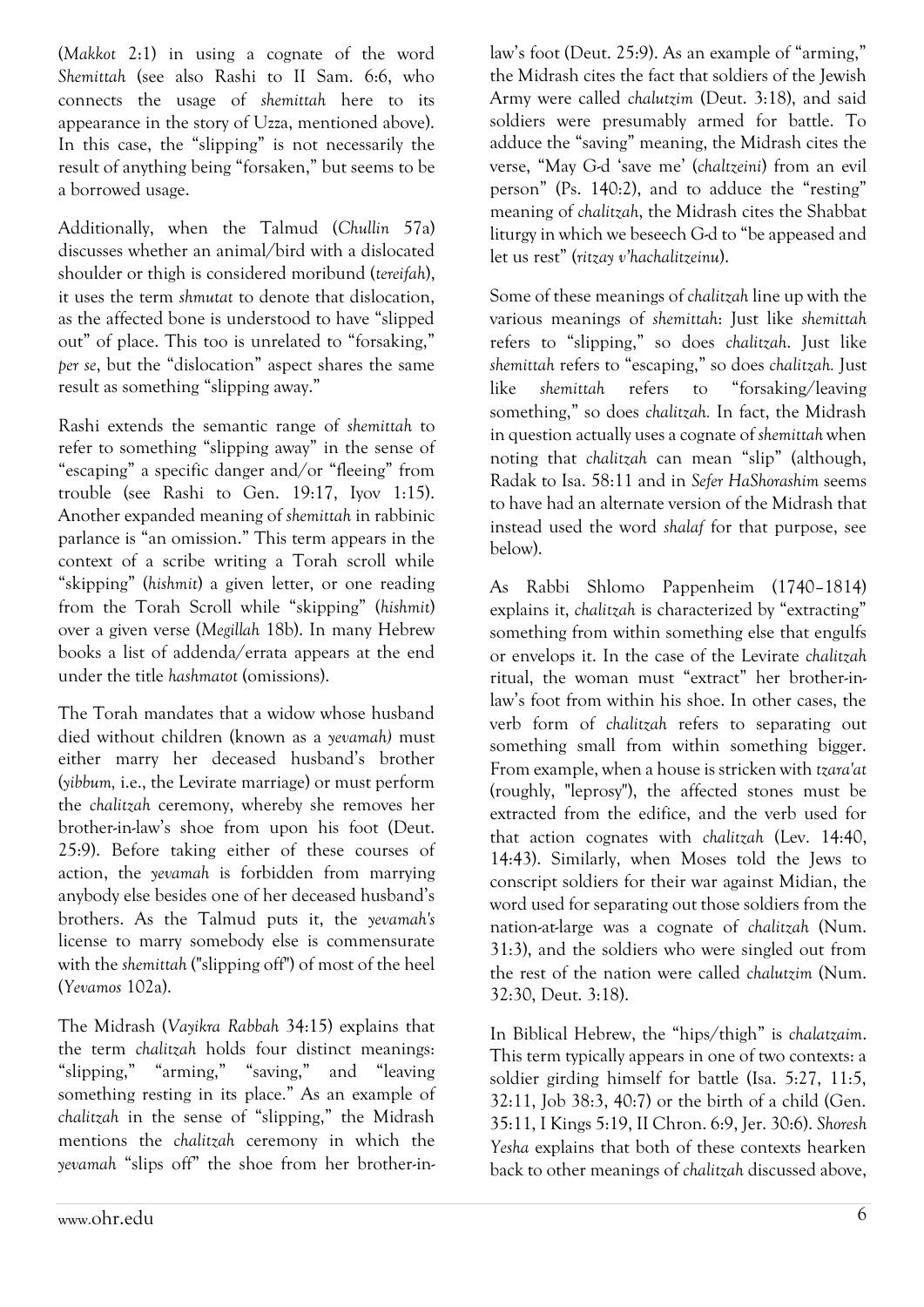positing that the hips/thigh was the place where soldier typically wore their weaponry ("arming"), or because that was place from which a newborn child can be said to "slip out" during birth. The Aramaic version of this word — *charatz* (see Dan. 5:6) — seems to be derived from the interchangeability of LAMMED and REISH.

Interestingly, in Aramaic the act of "removing clothing" is also a cognate of *chalitzah* (see Targum to I Sam. 31:8–9, I Chron. 10:8), possibly because stripping off one's clothes is an act of extracting one's body from within such garments. This Aramaic usage may be the etymological basis for the Modern Hebrew word *chultzah* ("shirt"). Nonetheless, Rabbi Dr. Ernest Klein (1899–1983) writes in his etymological dictionary that this term was originally coined by Prof. Joseph Klausner (1874-1958) to mean "blouse" and was derived from the "hips/thigh" meaning of *chalatzaim* (because a blouse typically covered the loins).

When the Bible reports that Delilah exerted pressure (*alatz*) on her husband Samson to divulge the secret behind his super-human strength, the Bible (Jud. 16:16) uses a cognate of the triliteral root ALEPH-LAMMED-TZADI to denote the pressure which she applied. Nachmanides (to Gen. 32:25) sees the ALEPH of *alatz* as interchangeable with the CHET of *chalatz*, which he understands as a metathesized permutation of *lachatz* ("pressure"). However, rabbinic tradition (*Sotah* 9b, *Bereishet Rabbah* 52:12) explains *alatz* differently as referring to Delilah "slipping away" (*nishmatah*) from underneath Samson in the throes of coital intimacy as a way of pressuring him to give away his secret. This suggests that perhaps the rabbis interpreted *alatz* as directly related to *chalatz* (not *lachatz*) — a contention I found expressed explicitly by Rabbi Moshe ben HaNessiah Britannico (13th century England) in his *Sefer HaShoham* and by Rabbi Yosef Chaim of Baghdad (1832–1909) in his *Ben Yehoyada*  (to *Sotah* 9b).

Another Biblical Hebrew word that refers to "slipping off" is *shalaf* (derived from the triliteral root SHIN-LAMMED-PEH). In general, words from this root refer to "slipping" something out of its container to brandish it for another purpose. Cognates of *shalaf* appear 25 times in the Bible, most commonly when referring to the act of drawing one's sword from its sheath (Num. 22:23, 22:31, Josh. 5:13, Jud. 3:22, 8:10, 8:20, 9:54, 20:2, 20:15, 20:17, 20:25, 20:35, 20:46, I Sam. 17:51, 31:4, II Sam. 24:9, II Kings 3:26, I Chron. 10:4, 21:16, 21:25). Less commonly, cognates of *shalaf*  refer to the act of "slipping off" one's shoe (Ruth 4:7–8) for symbolic deal-making (the ancient equivalent of shaking hands). In fact, Targum pseudo-Jonathan (to Deut. 25:9) renders the verb form of *chalitzah* (in the context of the *chalitzah* ritual) as a cognate of *shalaf*. Rashi (to *Chullin* 53a and *Gittin* 33b) also connects these two verbs and ostensibly sees them as synonymous.

Fascinatingly, the Bible relates that one of the sons of Eber, Joktan, had a son named Shalaf (Gen. 10:26). According to Targum known as Jonathan (there) and Targum Rav Yosef (to I Chron. 1:20), Shalaf was said to have been the first to "draw" water from rivers (i.e., he invented irrigation canals), and his name seems to allude to this innovation.

Rabbi Pappenheim explains that *shalaf* is a portmanteau derived from the roots SHIN-LAMMED ("remove/taken away") and ALEPH-PEH ("face"), in the sense of taking something out in a confrontational "in your face" way. He explains that *shalaf* differs from *chalitzah* in that *shalaf* is used whenever the two items in question were only loosely attached and could easily be separated. As noted above, most appearances of this root involve "slipping out" one's sword from its sheath or "slipping off" one's shoe for the purposes of a business transaction. In both situations, this action is typically performed as quickly as possible. In the case of a business deal, the buyer and seller want to seal the deal before the other one backs out, and in the case of a sword, a warrior needs his weapon to be readily at his disposal. Because of the need to swiftly be able to remove one's sword or shoe, we would not expect them to be fastened too strongly.

In a similar vein, *Shoresh Yesha* notes that Biblical Hebrew uses three verbs to denote "removing" one's shoe: *shal* (Ex. 3:5, Josh. 5:15), *shalaf*, and *chalitzah*. He explains that these three terms correspond tothree different ways by which a shoe or sandal may be attached to one's foot, with *shal* referring to slipping off one's sandal without even using one's hands, *shalaf* referring to taking off one's shoe by hand, and *chalitzah* referring to removing a shoe fastened to the foot by first untying it.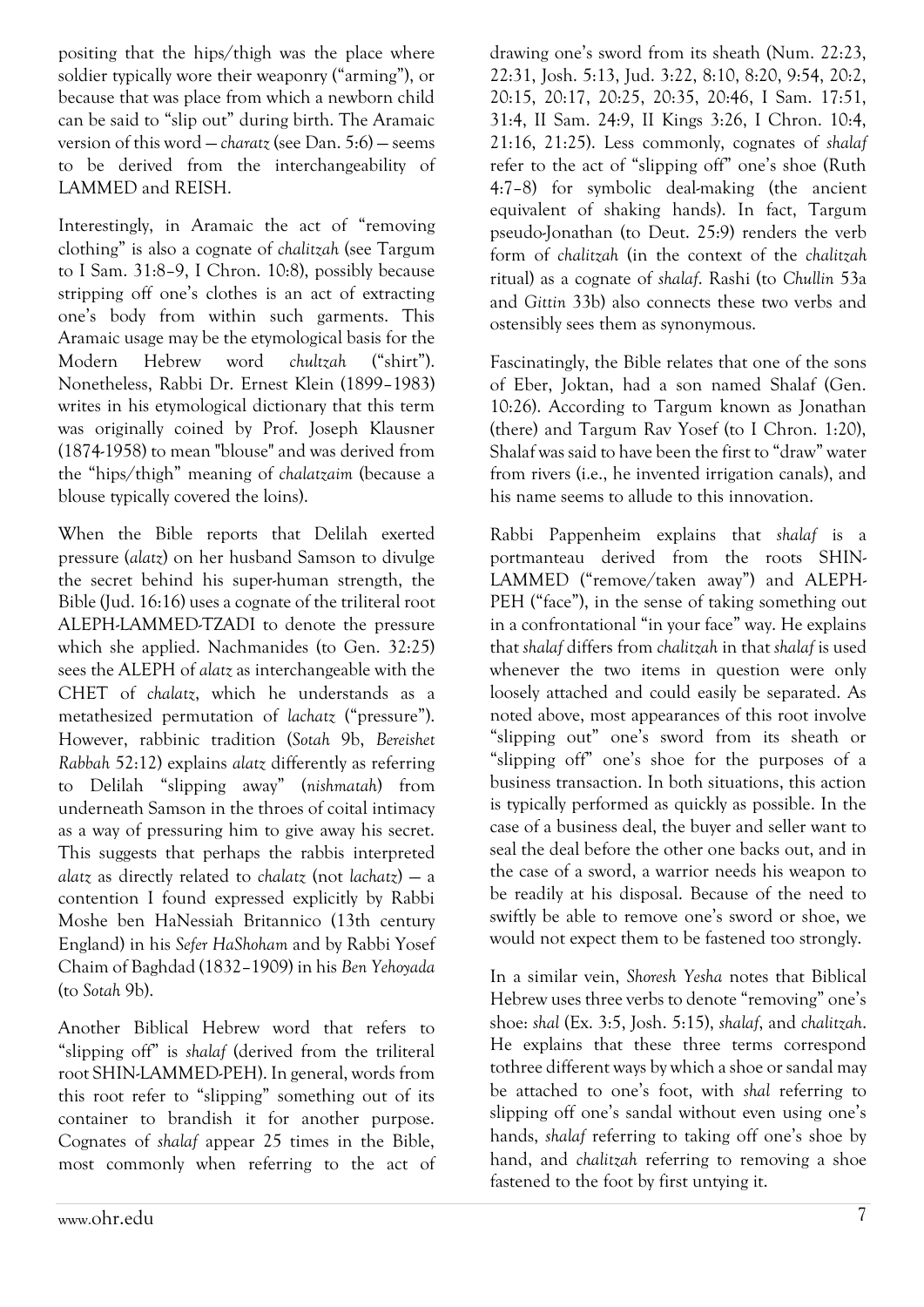What I found perplexing is the fact that the Talmud refers to a load mounted on top of an animal as a *shlif* (*Bava Kamma* 3a, see Rashi to *Bava Kamma* 17b, *Shabbat* 154b, *Eruvin* 16a, and *Kiddushin* 22b). This word is seemingly derived from the triliteral SHIN-LAMMED-PEH, but I do not understand why the word for a parcel that somebody hopes will not "slip off" the animal's back is derived from the act of

"slipping off." Perhaps the word *shlif* refers to that very hope that it does not fall off the animal transporting it. Or, perhaps the word *shalaf* actually refers to the same sort of untying denoted by the word *chalitzah* (pace the *Shoresh Yesha*), so the term *shlif* refers to how one might remove the package from upon the animal after it reaches its final destination (see Rashi to *Bava Batra* 75b who notes that the *shlif* was *tied* to the animal).

## **PEREK SHIRA**

by Rabbi Shmuel Kraines

#### **THE SONG OF THE POMEGRANATE TREE**

he pomegranate tree says: "Like a slice of pomegranate is the appearance of your cheekbones, behind your veil." (*Shir HaShirim 4:3*)  $\prod_{4 \cdot 3}$ 

This song is an excerpt from *Shir HaShirim*, in which Hashem praises the Jewish nation and describes its qualities with an analogy of a flawlessly beautiful bride. He describes her cheekbones as blushed, the color of a pomegranate. The figurative intention of this praise is that the Jewish nation is filled with 613 mitzvahs in the same way that the pomegranate contains hundreds of pulpy seeds.Based on this, one may suggest that the pomegranate crown represents the crown of the Torah.

The pomegranate sings that even "a slice of pomegranate," meaning even a Jew who manages to fulfill only a "slice" of the Torah, still boasts innumerable "seeds." In further depth, our Sages see

in the word "*rakah*" (slice) an allusion to "*reikah*" (empty one). Even the empty ones of the Jewish People are filled with seed-like merits. Each seed is edible by itself, and contains untold future potential. Thus, each pomegranate is filled with song of Hashem's love for His entire nation.

The pomegranate teaches that even if we have merited amassing Torah and mitzvahs, we should still retain our modesty like a bride hides behind her veil — just as each pomegranate seed is covered within its husk. Moreover, in the same way, we should appreciate the sometimes hidden greatness of every single Jew.

 *Sources:* Sources: *Rav Saadya Gaon* and *Rashi*  (combination); *Berachot* 57a; *Kol Rinah*

*\*In loving memory of Harav Zeev Shlomo ben Zecharia Leib*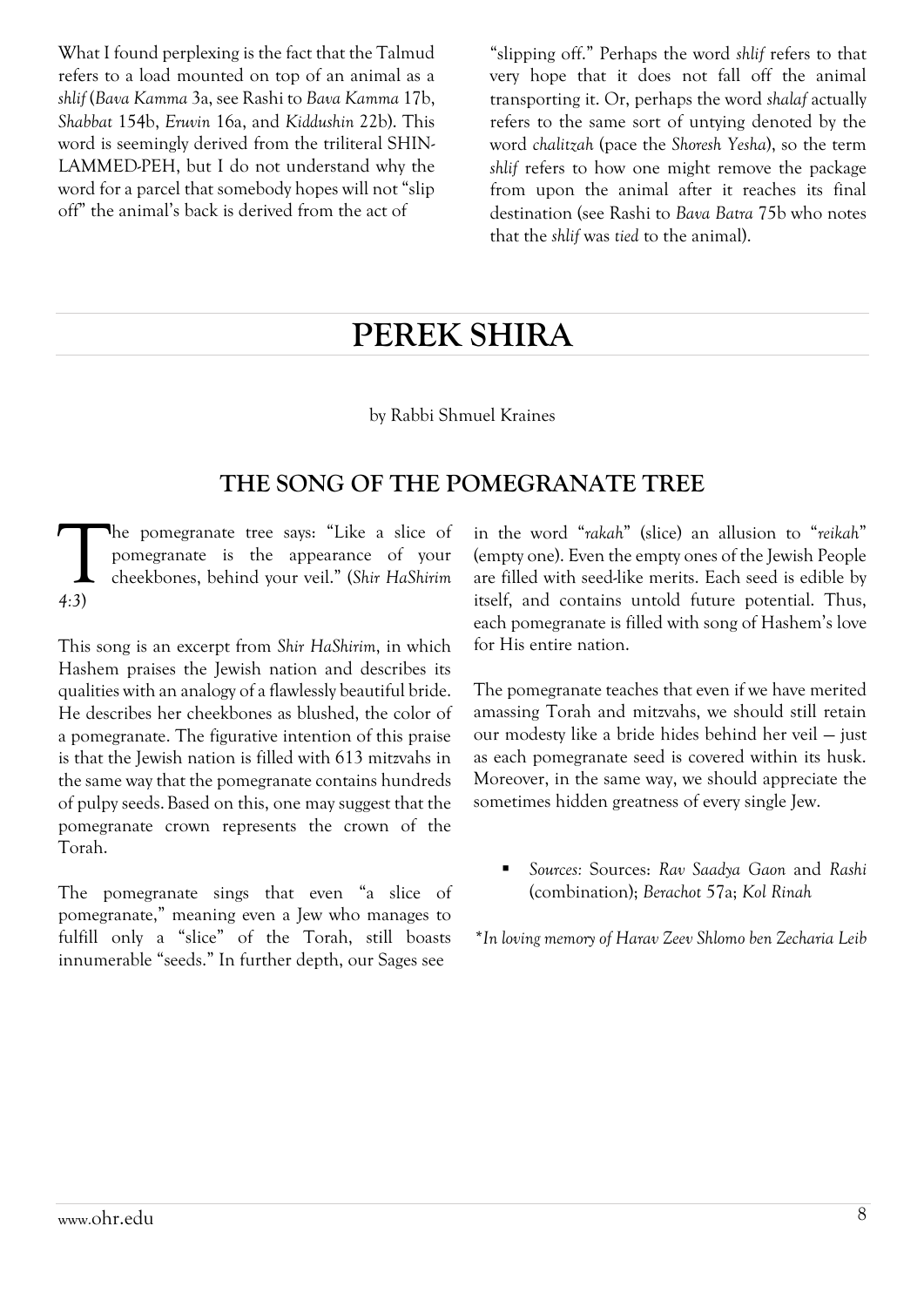## **PARSHA PONDERS**

### **The Septennial Shabbat**

#### by Rabbi Rafi Wolfe

"Speak to the people of Israel and say to them: "When you come to the land that I am giving you, the land will rest a Shabbat for Hashem." (Leviticus 25:2*)*

his Torah portion begins by introducing the mitzvah of the *Shemittah* year. The land of Israel is to lie fallow for an entire year, with no This Torah portion begins by introducing the mitzvah of the Shemittah year. The land of Israel is to lie fallow for an entire year, with no agricultural work done to it. The year is described as "a Shabbat for Hashem." What does this mean? Rashi suggests that it means "for the sake of Hashem." Regarding the Shabbat of the seventh day of the week, we also find the expression "Shabbat for Hashem." (Exodus 20:10) There it clearly means for the sake of Hashem, so that is what it should mean here. The Ramban finds difficulty in this explanation since we know that the Festivals are also for the sake of Hashem. Yet, we do not find the phrase "Shabbat for Hashem" associated with any of them. Is there any other way to understand this phrase — "a Shabbat for Hashem"?

There is a fundamental principle behind the mitzvah of *Shemittah*, as well as for most mitzvahs that Hashem has commanded us. The purpose behind them is so that people should know that there is a Creator Who rules over them. Since Hashem gave over the Earth to mankind, a person over the course of their lifetime could really begin to think that the world is theirs. Mankind is the master over his domain — and no one else. He would completely forget Hashem. Therefore, Hashem surrounded mankind such that all of his actions and movements wikk be governed by laws and statutes, which remind and show us that Hashem is the Creator. Hashem gives mankind the strength to live, and everything comes from Him.

For example, someone with a field faces laws that relate to its plowing, planting and harvesting. They cannot plow with two different animals at once. They cannot plant two species together. They cannot harvest the entire field, but must leave over some of it for the poor. While harvesting, sheaves that fall out of their hand need to be left for the poor. After the field owners have finished in the field, if they realized they have forgotten any sheaves out there, they must to abandon those as well for the poor. After finishing all the work on the produce, they have to separate portions of the crop to give to the *Kohanim* and the *Levi'im*. When kneading the flour into dough, they have to further separate a portion of the dough for the *Kohanim* (called *challah*). As they sit to eat their bread, they must less Hashem both before and after eating.

This is the principle behind the mitzvah of *Shemittah*. The Torah commands it by referring to the Land of Israel as being the land which Hashem gave to us. The Land of Israel was given over as a complete gift to the Jewish People. A Jew could very easily slip into the mindset that they are ultimate masters over it. They will forget that Hashem is still in charge, controlling who deserves to live there and who does not.

That is why once every seven years there is a mitzvah to let the land lie fallow. There will be "a Shabbat for Hashem." This mean that we will remember and see with all of the details of this mitzvah that the land belongs to Hashem. We are merely considered as hired workers for the land. When the time comes, we will be out of a job, and the land is to remain uncultivated. Hashem decided that there will be no more plowing and no more planting. He is in charge.

And this is also the idea behind the weekly Shabbat. It is called a Shabbat for Hashem. Meaning, mankind on Shabbat is completely dedicated to Hashem. Six days of the week we are permitted to work, and we might think that our strength is what produces results. Therefore, Hashem gave us the day of Shabbat. All productive, creative work is forbidden. Man's physical strength is put on hold. It is a day of complete rest, complete dedication to Hashem.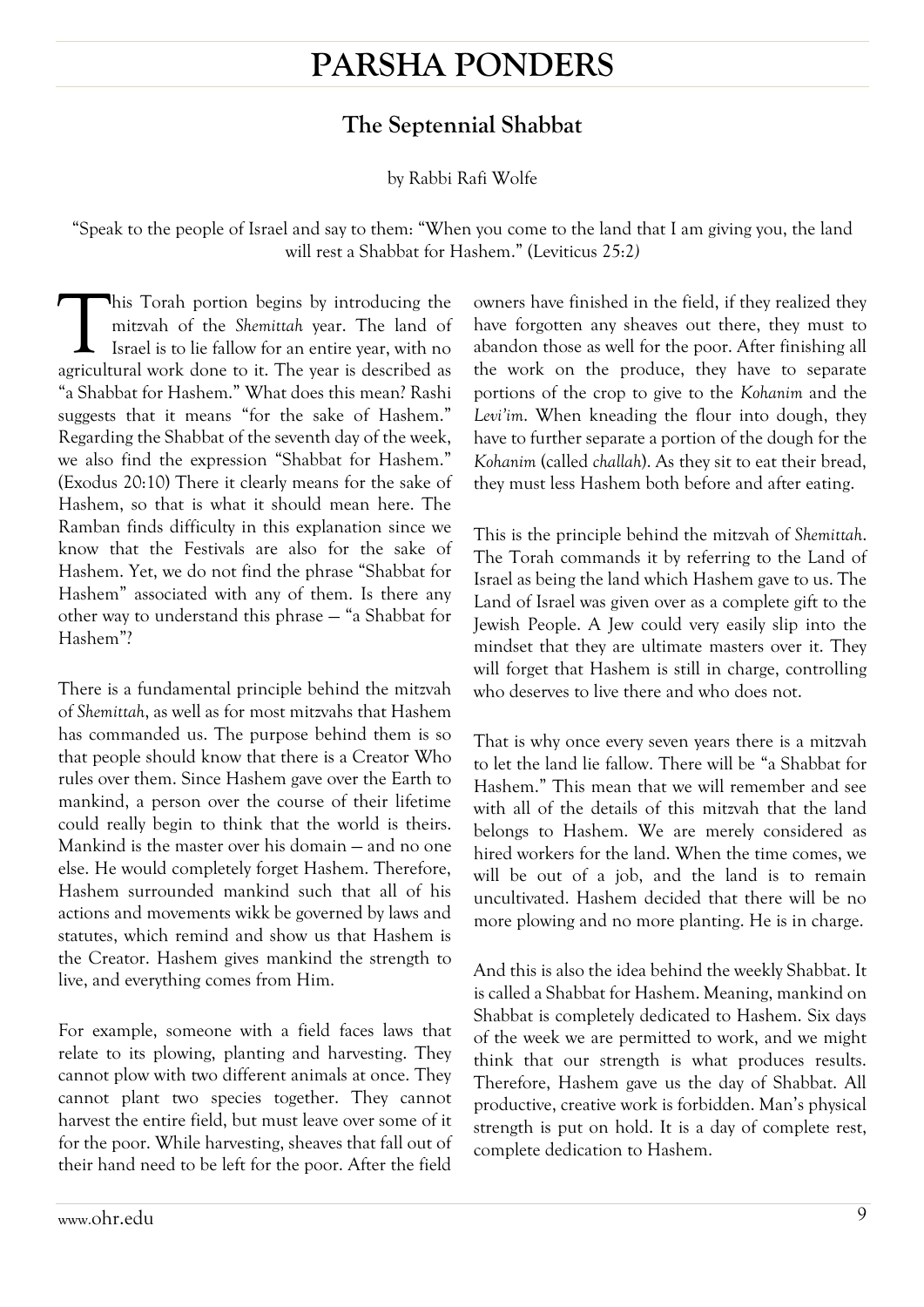This is the comparison between the weekly Shabbat and the Shabbat of *Shemittah*. Both serve as recognition that we are not in charge. Our weekly or yearly productivity is not producing our results. Everything comes from Hashem. We need to be reminded that there is a Creator Who rules over us. The land and everything in it are His. They are both a Shabbat to Hashem. During both of them, mankind is completely dedicated to Hashem.

Shabbat Shalom.

*\*This essay is based on Da'at Torah by Rav Yerucham Levovitz to Leviticus 25:2*

## **LETTER AND SPIRIT**

*Insights based on the writings of Rav S.R. Hirsch* by Rabbi Yosef Hershman

#### **Conflict of Interest**

n our "money makes money" world, the prohibition against interest is difficult to understand. Both the borrower and lender recognize the time-value and investment-value of money. The borrower, in the primary situation contemplated by the Torah, borrows money for business purposes. He intends to, and hopefully does, turn the capital into something worth more than the principal. And the lender would not have had his money sit idle; if not for the loan, that money would have been invested, in turn making more money. It would seem only fair for the borrower to repay the lender — the growth he enjoyed comes at the expense of the growth the lender surrendered. I

Yet, the Torah contains not one but two prohibitions: The lender is prohibited from charging interest, and the borrower is prohibited from giving it. The two words used in the Torah provide some insight. Interest from the standpoint of the borrower is called *neshech*, literally a "bite," whereas *tarbit* (excess) is interest from the standpoint of the gain to the lender. If the reason for the prohibition were the immorality of interest, the Torah would not have prohibited, with equal severity*,* the *paying* of interest. Nor would it have limited the prohibition of interest to transactions among Jews. Rather, the two prohibitions of taking and paying interest reflect the truth that Hashem is the Master of our possessions. Just as He is Master of our landed property, as reflected in the proximate laws of Shemitah and Yovel in this *parsha*, He is Master of our movable possessions as well. Were we the true owners of our money, and were our loan acts deriving entirely from our own free will, then the business model would prevail. Interest would not be considered a "bite" from the borrower (as he expects to grow the principal) nor an "excess" to the lender (as he would have grown the capital if left in his possession). The transaction would merely compensate the lender's loss with the borrower's gain.

But the Torah teaches that our money is not absolutely our own. The right to exercise control over our money belongs to Hashem, and it is He Who commands us to place some of our assets — which are His, but which happen to be in our hands — into the hands of our brother, to enable him not only to subsist, but also to continue his business endeavors. As soon as the money is lent, it ceases to be the lender's property and becomes the property of the borrower. The gain he realizes from the capital is *his* gain. Were the lender to demand any part of the borrower's earning, he would be taking a "bite" from the borrower's personal assets. The money is no longer the property of the lender, because he is dutybound by the Torah to lend; any interest *is* in "excess" of what is his.

The Torah concludes this prohibition with the words *and you shall fear Hashem.* Charging interest would be justified as normative social and business practice were it not for the fear of Hashem, and the recognition that He is the true Owner of our assets. The duty to lend money without interest, writes Rav Hirsch, is the "granite rock foundation on which the society of the Jewish People is based." It is a cardinal duty, through which we express our homage to Him through acts of sacrifice in daily life.